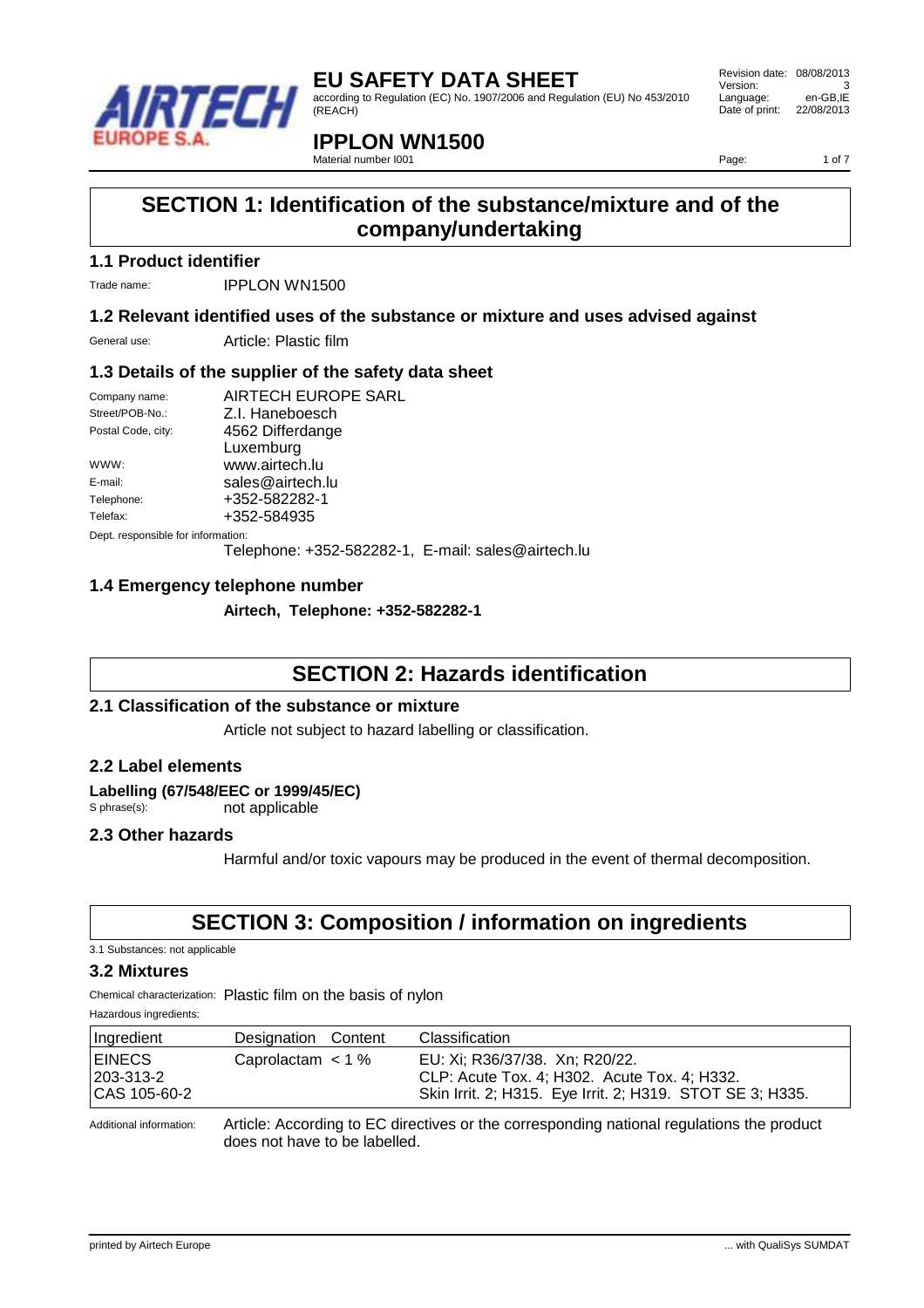

according to Regulation (EC) No. 1907/2006 and Regulation (EU) No 453/2010 (REACH)

### **IPPLON WN1500**

Material number I001

Revision date: 08/08/2013 Version: Language: en-GB,IE Date of print: 22/08/2013

Page: 2 of 7

### **SECTION 4: First aid measures**

#### **4.1 Description of first aid measures**

| In case of inhalation:   | When fumes of molten material have been inhaled: Provide fresh air.<br>If the casualty has difficulty breathing, call a doctor immediately.                               |
|--------------------------|---------------------------------------------------------------------------------------------------------------------------------------------------------------------------|
| In case of skin contact: | After contact with molten product, cool skin area rapidly with cold water. Do not peel<br>solidified product off the skin. Seek medical attention.                        |
| After eye contact:       | Immediately flush eyes with plenty of flowing water for 10 to 15 minutes holding eyelids<br>apart. In case of troubles or persistent symptoms, consult an opthalmologist. |
| After swallowing:        | Not a probable route of exposure.                                                                                                                                         |

### **4.2 Most important symptoms and effects, both acute and delayed**

In case of inhalation:

Inhaling hazardous decomposing products can cause serious health damage. After contact with skin: The melted product can cause severe burns.

### **4.3 Indication of any immediate medical attention and special treatment needed**

Treat symptomatically.

# **SECTION 5: Firefighting measures**

#### **5.1 Extinguishing media**

Suitable extinguishing media:

Water fog, foam, dry extinguishing powder, carbon dioxide.

Extinguishing media which must not be used for safety reasons:

High power water jet.

#### **5.2 Special hazards arising from the substance or mixture**

Combustible.

If heated to decomposition product may emit: Hydrogen cyanide, nitrogen oxides (NOx), hydrocarbons, carbon monoxide and carbon dioxide.

### **5.3 Advice for firefighters**

Special protective equipment for firefighters:

Wear a self-contained breathing apparatus and chemical protective clothing.

Additional information: Hazchem-Code: -

Do not allow fire water to penetrate into surface or ground water.

### **SECTION 6: Accidental release measures**

#### **6.1 Personal precautions, protective equipment and emergency procedures**

Handle in accordance with good industrial hygiene and safety practice.

At processing: Do not breathe vapours. Avoid contact with skin, eyes, and clothing. Ensure adequate ventilation, especially in confined areas.

#### **6.2 Environmental precautions**

Do not allow to enter into ground-water, surface water or drains.

#### **6.3 Methods and material for containment and cleaning up**

Take up mechanically, placing in appropriate containers for disposal.

#### **6.4 Reference to other sections**

Refer additionally to chapter 8 and 13.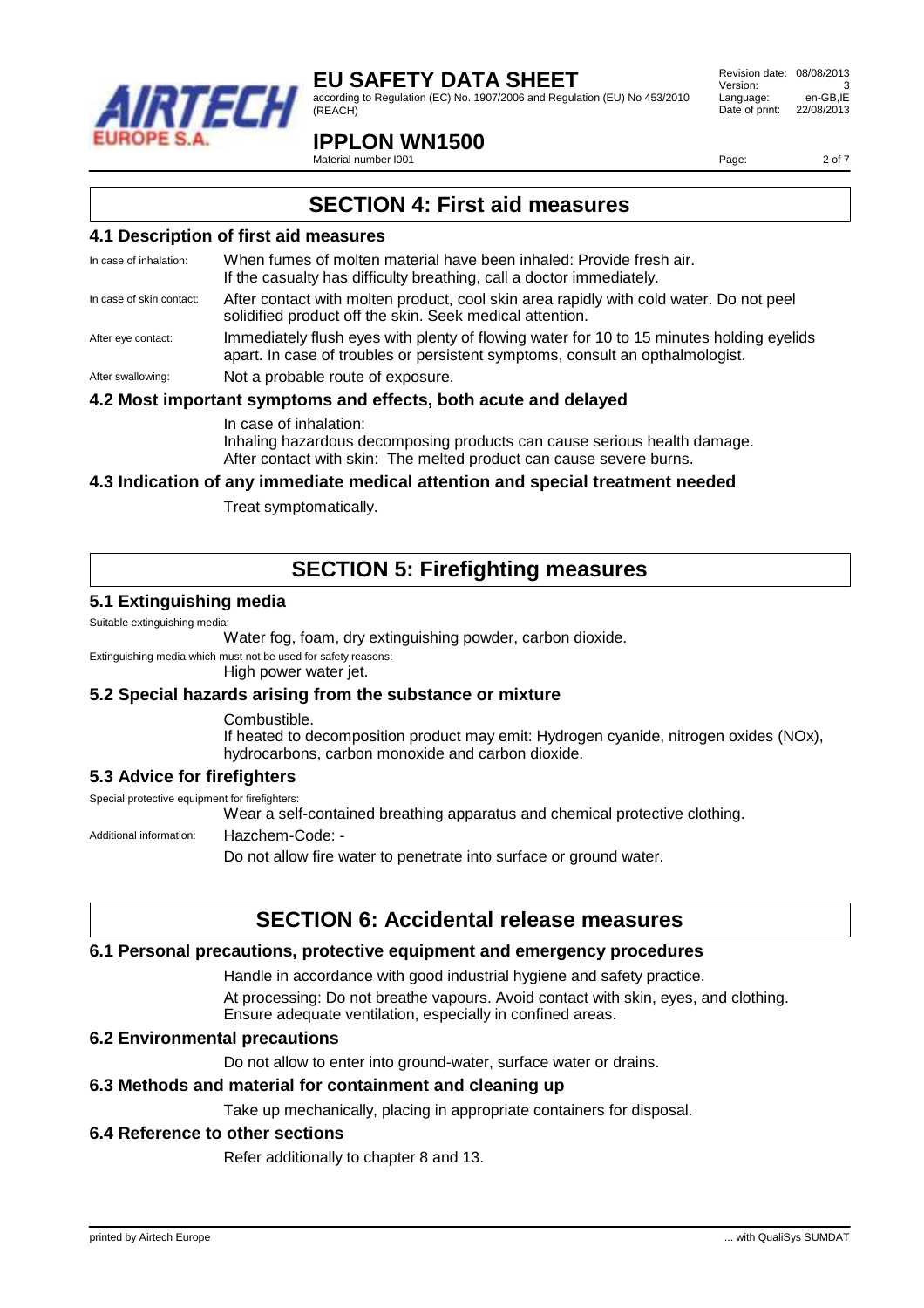

according to Regulation (EC) No. 1907/2006 and Regulation (EU) No 453/2010 (REACH)

### **IPPLON WN1500**

Material number I001

Revision date: 08/08/2013 Version: 3<br>
Language: en-GB.IE Language: Date of print: 22/08/2013

Page: 3 of 7

# **SECTION 7: Handling and storage**

#### **7.1 Precautions for safe handling**

Advices on safe handling: Handle in accordance with good industrial hygiene and safety practice. Provide adequate ventilation, and local exhaust as needed.

#### **7.2 Conditions for safe storage, including any incompatibilities**

Requirements for storerooms and containers:

Keep in a cool place. Dry. Protect from direct sunlight.

Store only in original container. storage temperature: 20 - 25 °C, air humidity 50-55 %.

### Storage class: 11 = Combustible solids

### **7.3 Specific end use(s)**

No information available.

# **SECTION 8: Exposure controls/personal protection**

#### **8.1 Control parameters**

| Occupational exposure limit values: |  |
|-------------------------------------|--|
|-------------------------------------|--|

| CAS No. Designation Type                 |                                                                                                                                                                                                                           | Limit value                                                                                                                                                                                                                                                                                                                |
|------------------------------------------|---------------------------------------------------------------------------------------------------------------------------------------------------------------------------------------------------------------------------|----------------------------------------------------------------------------------------------------------------------------------------------------------------------------------------------------------------------------------------------------------------------------------------------------------------------------|
| 105-60-2 Caprolactam Europe: IOELV: STEL | Europe: IOELV: TWA<br><b>Great Britain: WEL-STEL</b><br>Great Britain: WEL-STEL<br>Great Britain: WEL-TWA<br>Great Britain: WEL-TWA<br>Ireland: 15 minutes<br>Ireland: 15 minutes<br>Ireland: 8 hours<br>Ireland: 8 hours | $40 \text{ mg/m}^3$<br>10 mg/m <sup>3</sup><br>20 mg/m <sup>3</sup> Dusts and vapour<br>$3$ mg/m <sup>3</sup> (dust only)<br>1 mg/m <sup>3</sup> (dust only)<br>10 mg/m <sup>3</sup> Dusts and vapour<br>3 mg/m <sup>3</sup> dust; IOELV<br>$40 \text{ mg/m}^3$<br>1 mg/m <sup>3</sup> dust; IOELV<br>10 mg/m <sup>3</sup> |

#### **8.2 Exposure controls**

Provide good ventilation and/or an exhaust system in the work area.

#### **Occupational exposure controls**

| Respiratory protection:                  | At processing:<br>If vapours form, use respiratory protection.                                                                                                                                                             |
|------------------------------------------|----------------------------------------------------------------------------------------------------------------------------------------------------------------------------------------------------------------------------|
| Hand protection:                         | Recommendation:<br>protective gloves according to EN 374.<br>Glove material: nitrile rubber<br>Breakthrough time: 480 min.<br>Observe glove manufacturer's instructions concerning penetrability and breakthrough<br>time. |
|                                          | Use protective gloves when handling hot molten mass. (According to EN 407).                                                                                                                                                |
| Eye protection:                          | Tightly sealed goggles according to EN 166.                                                                                                                                                                                |
| Body protection:                         | Wear suitable protective clothing.                                                                                                                                                                                         |
| General protection and hygiene measures: | When using do not eat, drink or smoke.<br>Wash hands before breaks and after work.<br>At processing:<br>Do not breathe vapours. Avoid contact with skin, eyes, and clothing.                                               |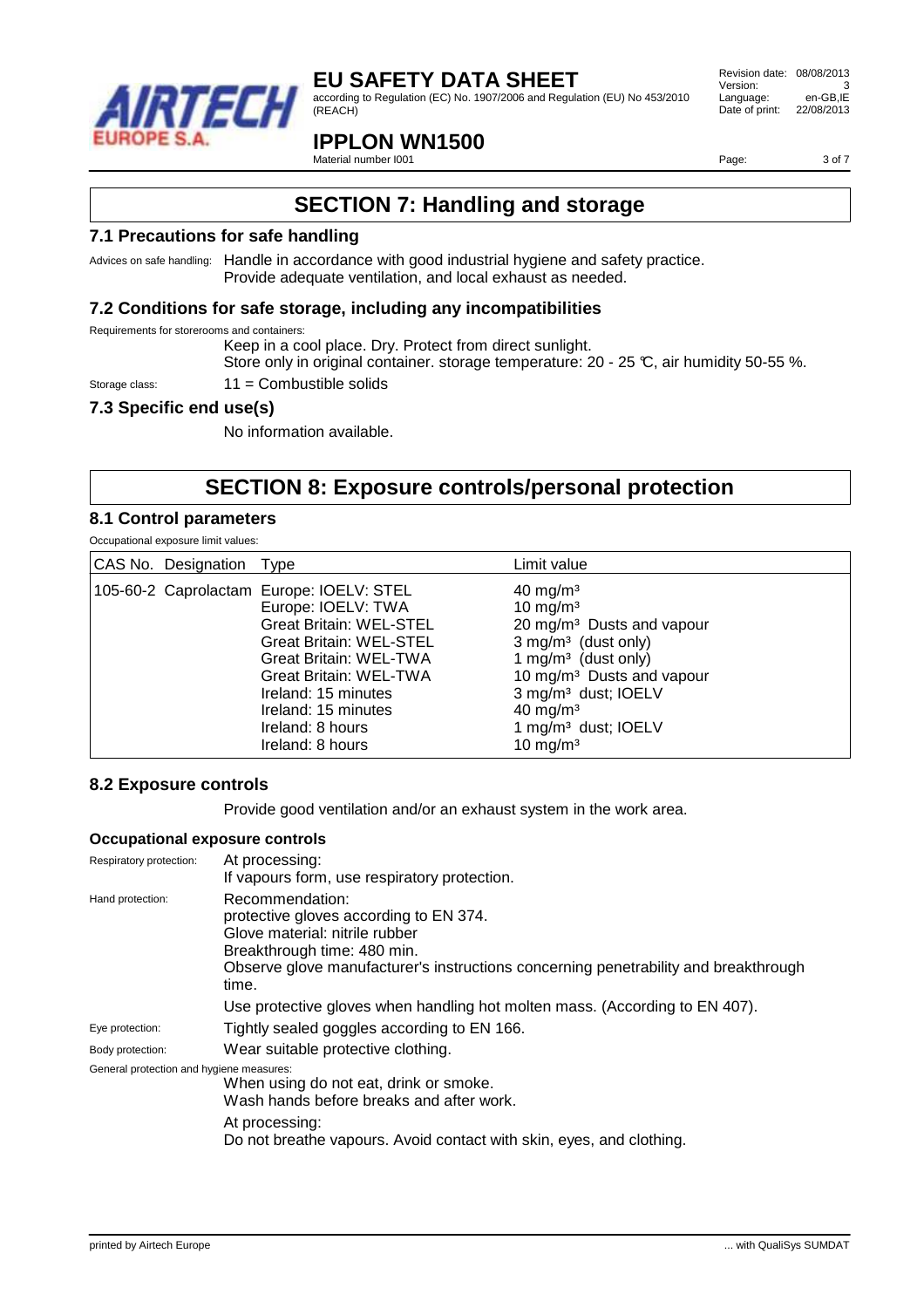

according to Regulation (EC) No. 1907/2006 and Regulation (EU) No 453/2010 (REACH)

Revision date: 08/08/2013 Version: 3<br>
Language: en-GB.IE Language: Date of print: 22/08/2013

### **IPPLON WN1500**

Material number I001

Page: 4 of 7

## **SECTION 9: Physical and chemical properties**

#### **9.1 Information on basic physical and chemical properties**

| Appearance:                            | Physical state: solid, plastic film<br>Colour: blue |
|----------------------------------------|-----------------------------------------------------|
| Odour:                                 | odourless                                           |
| Odour threshold:                       | no data available                                   |
| pH value:                              | no data available                                   |
| Melting point/melting range:           | $250 - 258$ C                                       |
| Boiling temperature/boiling range:     | no data available                                   |
| Flash point/flash point range:         | combustible                                         |
| Vapourisation rate:                    | no data available                                   |
| Flammability:                          | no data available                                   |
| Explosive properties:                  | no data available                                   |
| Explosion limits:                      | no data available<br>no data available              |
| Vapour pressure:                       | at room temperature: negligible                     |
| Vapour density:                        | no data available                                   |
| Density:                               | at 20 °C: 1.13-1.15 g/cm <sup>3</sup>               |
| Water solubility:                      | insoluble                                           |
| Partition coefficient n-octanol/water: | no data available                                   |
| Autoflammability:                      | > 400 ℃ (ASTM D 1929)                               |
| Thermal decomposition:                 | $>$ 300 °C                                          |
| Viscosity, dynamic:                    | no data available                                   |
| Explosive properties:                  | no data available                                   |
| Oxidizing characteristics:             | no data available                                   |
|                                        |                                                     |

### **9.2 Other information**

Additional information: no data available

# **SECTION 10: Stability and reactivity**

#### **10.1 Reactivity**

Refer to 10.3

#### **10.2 Chemical stability**

Stable under recommended storage conditions.

#### **10.3 Possibility of hazardous reactions**

No hazardous reactions known.

#### **10.4 Conditions to avoid**

Protect from moisture contamination. Protect from direct sunlight.

#### **10.5 Incompatible materials**

Strong acids and strong oxidizing agents

#### **10.6 Hazardous decomposition products**

If heated to decomposition product may emit: Hydrogen cyanide, nitrogen oxides (NOx), hydrocarbons, carbon monoxide and carbon dioxide. Thermal decomposition:  $>300$   $\textdegree C$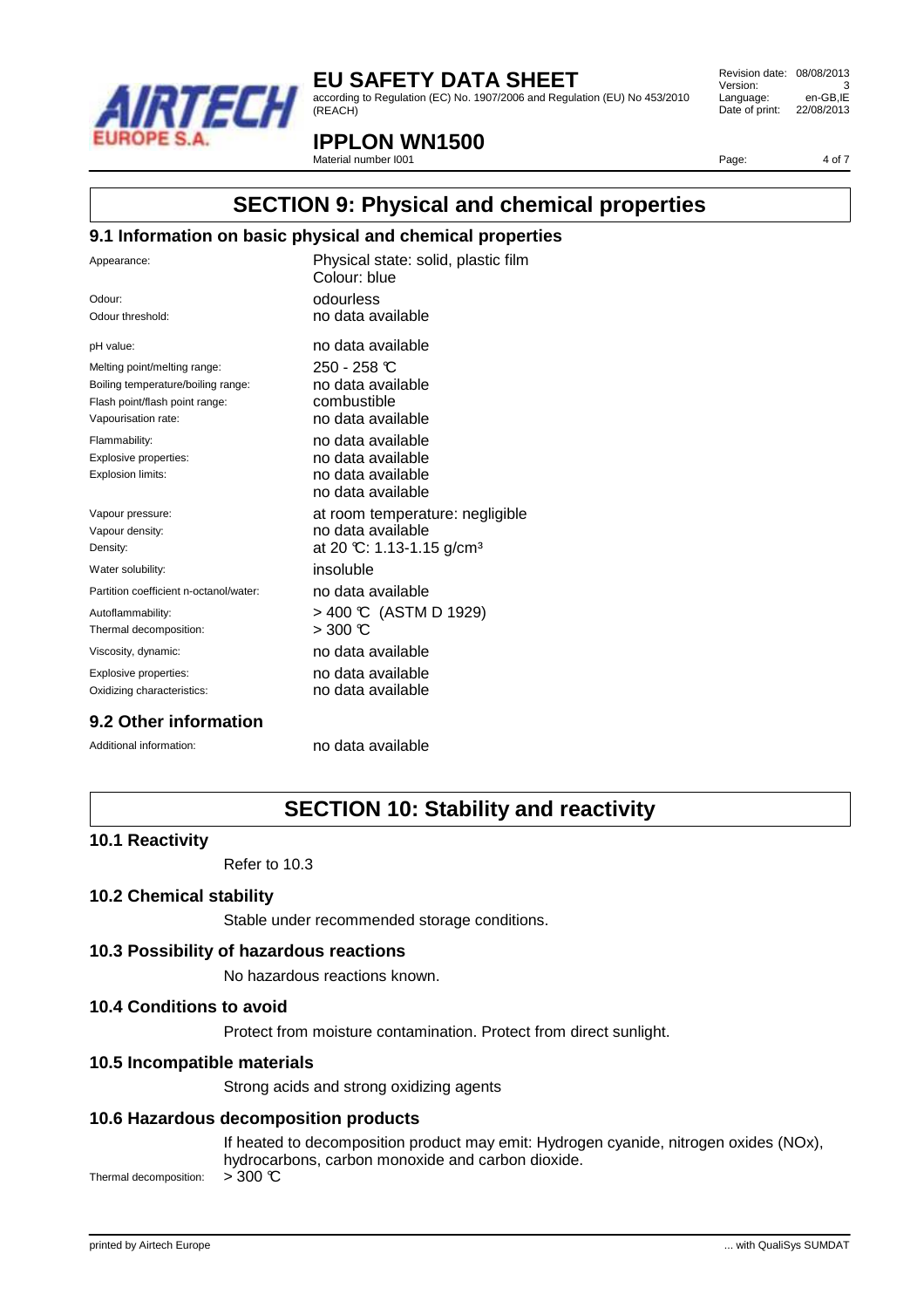

according to Regulation (EC) No. 1907/2006 and Regulation (EU) No 453/2010 (REACH)

Revision date: 08/08/2013 Version: 3<br>
Language: en-GB.IE Language: Date of print: 22/08/2013

### **IPPLON WN1500**

Material number I001

Page: 5 of 7

# **SECTION 11: Toxicological information**

#### **11.1 Information on toxicological effects**

Toxicological effects: Acute toxicity (oral): Lack of data. Acute toxicity (dermal): Lack of data. Acute toxicity (inhalative): Lack of data. Skin corrosion/irritation: Lack of data. Eye damage/irritation: Lack of data. Sensitisation to the respiratory tract: Lack of data. Skin sensitisation: Lack of data. Germ cell mutagenicity/Genotoxicity: Lack of data. Carcinogenicity: Lack of data. Reproductive toxicity: Lack of data. Effects on or via lactation: Lack of data. Specific target organ toxicity (single exposure): Lack of data. Specific target organ toxicity (repeated exposure): Lack of data. Aspiration hazard: Lack of data.

#### **Symptoms**

In case of inhalation: Inhaling hazardous decomposing products can cause serious health damage. After contact with skin: The melted product can cause severe burns.

# **SECTION 12: Ecological information**

#### **12.1 Toxicity**

### **12.2. Persistence and degradability**

Further details: Product is not biodegradable.

Effects in sewage plants: The insoluble part can be precipitated mechanically in suitable sewage treatment plants.

#### **12.3 Bioaccumulative potential**

Partition coefficient n-octanol/water: no data available

#### **12.4 Mobility in soil**

no data available

#### **12.5 Results of PBT and vPvB assessment**

no data available

#### **12.6 Other adverse effects**

General information: Do not allow to enter into ground-water, surface water or drains.

### **SECTION 13: Disposal considerations**

#### **13.1 Waste treatment methods**

#### **Product**

Waste key number: 07 02 13 = Waste plastic. Recommendation: Recycling or Incinerate according to applicable local, state and federal regulations.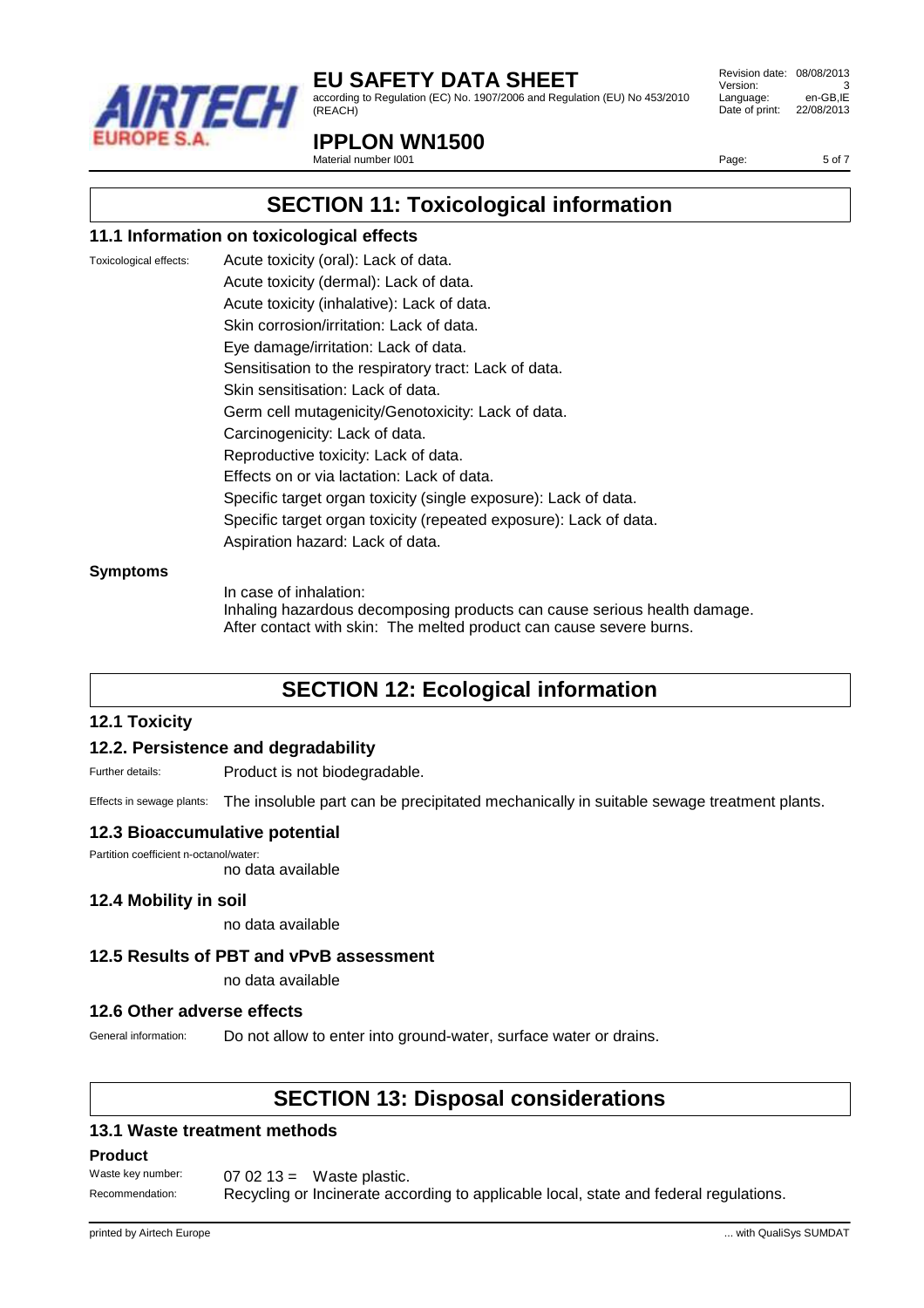

according to Regulation (EC) No. 1907/2006 and Regulation (EU) No 453/2010 (REACH)

### **IPPLON WN1500**

Material number I001

#### **Contaminated packaging**

Recommendation: Waste key number 150101 - paper and cardboard packaging Waste key number 150102 - Plastic packaging Dispose of waste according to applicable legislation. Non-contaminated packages may be recycled.

# **SECTION 14: Transport information**

#### **14.1 UN number**

not applicable

#### **14.2 UN proper shipping name**

ADR/RID, IMDG, IATA: Not restricted

#### **14.3 Transport hazard class(es)**

not applicable

#### **14.4 Packing group**

not applicable

#### **14.5 Environmental hazards**

Marine pollutant: No

#### **14.6 Special precautions for user**

No dangerous good in sense of these transport regulations.

#### **14.7 Transport in bulk according to Annex II of MARPOL 73/78 and the IBC Code**

no data available

# **SECTION 15: Regulatory information**

### **15.1 Safety, health and environmental regulations/legislation specific for the substance or mixture**

#### **National regulations - Great Britain**

Hazchem-Code:

#### **National regulations - USA**



NFPA Hazard Rating: Health: 1 (Slight) Fire: 1 (Slight) Reactivity: 0 (Minimal) HMIS Version III Rating: Health: 1 (Slight) Flammability: 1 (Slight) Physical Hazard: 0 (Minimal) Personal Protection:  $X =$  Consult your supervisor



### **15.2 Chemical Safety Assessment**

no data available

Revision date: 08/08/2013 Version: 3<br>
Language: en-GB.IE Language: Date of print: 22/08/2013

Page: 6 of 7